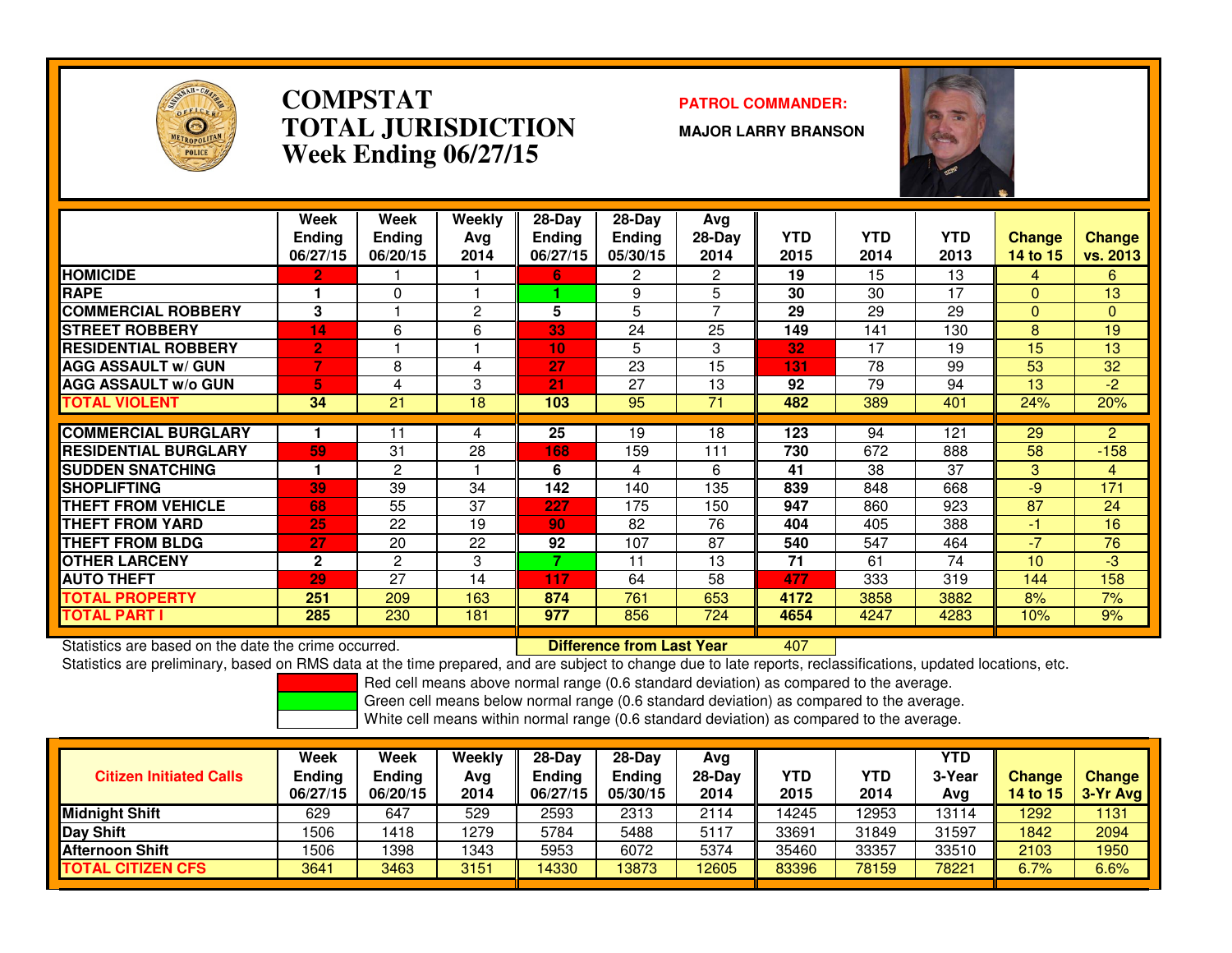

## **COMPSTAT PRECINCT COMMANDER: WEST CHATHAM PRECINCTWeek Ending 06/27/15**

**CAPT. CARL RAMEY**

<sup>84</sup>



|                             | Week<br><b>Ending</b><br>06/27/15 | Week<br><b>Ending</b><br>06/20/15 | Weekly<br>Avg<br>2014 | 28-Day<br>Ending<br>06/27/15 | $28$ -Day<br>Ending<br>05/30/15 | Avg<br>28-Day<br>2014 | <b>YTD</b><br>2015 | <b>YTD</b><br>2014 | <b>YTD</b><br>2013 | Change<br>14 to 15 | <b>Change</b><br>vs. 2013 |
|-----------------------------|-----------------------------------|-----------------------------------|-----------------------|------------------------------|---------------------------------|-----------------------|--------------------|--------------------|--------------------|--------------------|---------------------------|
| <b>HOMICIDE</b>             | 0                                 | 0                                 | $\Omega$              | 0                            | 0                               | 0                     | $\bf{0}$           | 0                  |                    | 0                  | -1                        |
| <b>RAPE</b>                 |                                   | $\Omega$                          | $\Omega$              |                              | 5                               |                       | 9                  | 6                  | 4                  | 3                  | 5                         |
| <b>COMMERCIAL ROBBERY</b>   | $\mathbf{0}$                      | $\Omega$                          | $\Omega$              | 0                            | 3                               |                       | $\overline{7}$     | 4                  | 4                  | 3                  | 3                         |
| <b>STREET ROBBERY</b>       | $\overline{2}$                    |                                   |                       | 7                            | $\Omega$                        | 3                     | 13                 | 10                 | 14                 | 3                  | $-1$                      |
| <b>RESIDENTIAL ROBBERY</b>  | 0                                 | $\Omega$                          | $\Omega$              | $\bf{0}$                     | 3                               |                       | 5                  | 7                  | 4                  | $-2$               |                           |
| <b>AGG ASSAULT w/ GUN</b>   | $\overline{2}$                    | $\Omega$                          | $\Omega$              | 3                            | $\overline{2}$                  |                       | 14                 | 6                  | 10                 | 8                  | $\overline{4}$            |
| <b>AGG ASSAULT w/o GUN</b>  | $\overline{2}$                    |                                   | $\Omega$              | 5                            | 6                               | $\mathbf{2}$          | 21                 | 11                 | 15                 | 10 <sup>°</sup>    | 6                         |
| <b>TOTAL VIOLENT</b>        | 7                                 | 2                                 | $\overline{2}$        | 16                           | 19                              | 9                     | 69                 | 44                 | 52                 | 57%                | 33%                       |
|                             |                                   |                                   |                       |                              |                                 |                       |                    |                    |                    |                    |                           |
| <b>COMMERCIAL BURGLARY</b>  | 0                                 | 3                                 |                       | 5                            | 4                               | 4                     | 34                 | 19                 | 13                 | 15                 | 21                        |
| <b>RESIDENTIAL BURGLARY</b> | 9                                 | $\Omega$                          | 5                     | 30                           | 26                              | 21                    | 137                | 119                | 142                | 18                 | $-5$                      |
| <b>SUDDEN SNATCHING</b>     | $\mathbf{0}$                      | $\Omega$                          | $\Omega$              | $\overline{2}$               | $\Omega$                        |                       | 4                  | $\mathbf{P}$       | 0                  | $\overline{2}$     | $\overline{4}$            |
| <b>SHOPLIFTING</b>          | 4                                 | 5                                 | 5                     | 19                           | 17                              | 19                    | 105                | 126                | 74                 | $-21$              | 31                        |
| <b>THEFT FROM VEHICLE</b>   | 15                                | $\mathbf{2}$                      | 6                     | 32                           | 24                              | 26                    | 149                | 151                | 119                | $-2$               | 30                        |
| <b>THEFT FROM YARD</b>      | 7                                 | 8                                 | 3                     | 20                           | 11                              | 12                    | 76                 | 66                 | 52                 | 10 <sup>1</sup>    | 24                        |
| <b>THEFT FROM BLDG</b>      | 6                                 | 6                                 | 3                     | 23                           | 23                              | 13                    | 103                | 102                | 63                 |                    | 40                        |
| <b>OTHER LARCENY</b>        | $\overline{2}$                    | $\Omega$                          |                       | $\mathbf{2}$                 |                                 | 3                     | 17                 | 14                 | $\overline{7}$     | 3                  | 10                        |
| <b>AUTO THEFT</b>           | 6                                 | $\overline{ }$                    | 3                     | 21                           | 8                               | 12                    | 94                 | 61                 | 47                 | 33                 | 47                        |
| <b>TOTAL PROPERTY</b>       | 49                                | 31                                | 28                    | 154                          | 114                             | 111                   | 719                | 660                | 517                | 9%                 | 39%                       |
| <b>TOTAL PART I</b>         | 56                                | $\overline{33}$                   | 30                    | 170                          | 133                             | 121                   | 788                | 704                | 569                | 12%                | 38%                       |

Statistics are based on the date the crime occurred. **Difference from Last Year** 

Statistics are preliminary, based on RMS data at the time prepared, and are subject to change due to late reports, reclassifications, updated locations, etc.

Red cell means above normal range (0.6 standard deviation) as compared to the average.

Green cell means below normal range (0.6 standard deviation) as compared to the average.

| <b>Citizen Initiated Calls</b> | Week<br><b>Ending</b><br>06/27/15 | Week<br><b>Ending</b><br>06/20/15 | Weekly<br>Avg<br>2014 | 28-Day<br>Ending<br>06/27/15 | $28-Dav$<br>Ending<br>05/30/15 | Ava<br>$28-Day$<br>2014 | YTD<br>2015 | YTD<br>2014 | YTD<br>3-Year<br>Avg | <b>Change</b><br>14 to 15 | <b>Change</b><br>3-Yr Avg |
|--------------------------------|-----------------------------------|-----------------------------------|-----------------------|------------------------------|--------------------------------|-------------------------|-------------|-------------|----------------------|---------------------------|---------------------------|
| <b>Midnight Shift</b>          | 132                               | 131                               | 107                   | 498                          | 452                            | 429                     | 2789        | 2582        | 2578                 | 207                       | 211                       |
| Day Shift                      | 340                               | 277                               | 264                   | 1239                         | 150                            | 1055                    | 7120        | 6529        | 6533                 | 591                       | 587                       |
| <b>Afternoon Shift</b>         | 349                               | 314                               | 279                   | 1343                         | 283                            | 1115                    | 7435        | 7047        | 6976                 | 388                       | 459                       |
| <b>TOTAL CITIZEN CFS</b>       | 821                               | 821                               | 650                   | 3080                         | 2885                           | 2599                    | 17344       | 16158       | 16087                | $7.3\%$                   | 7.8%                      |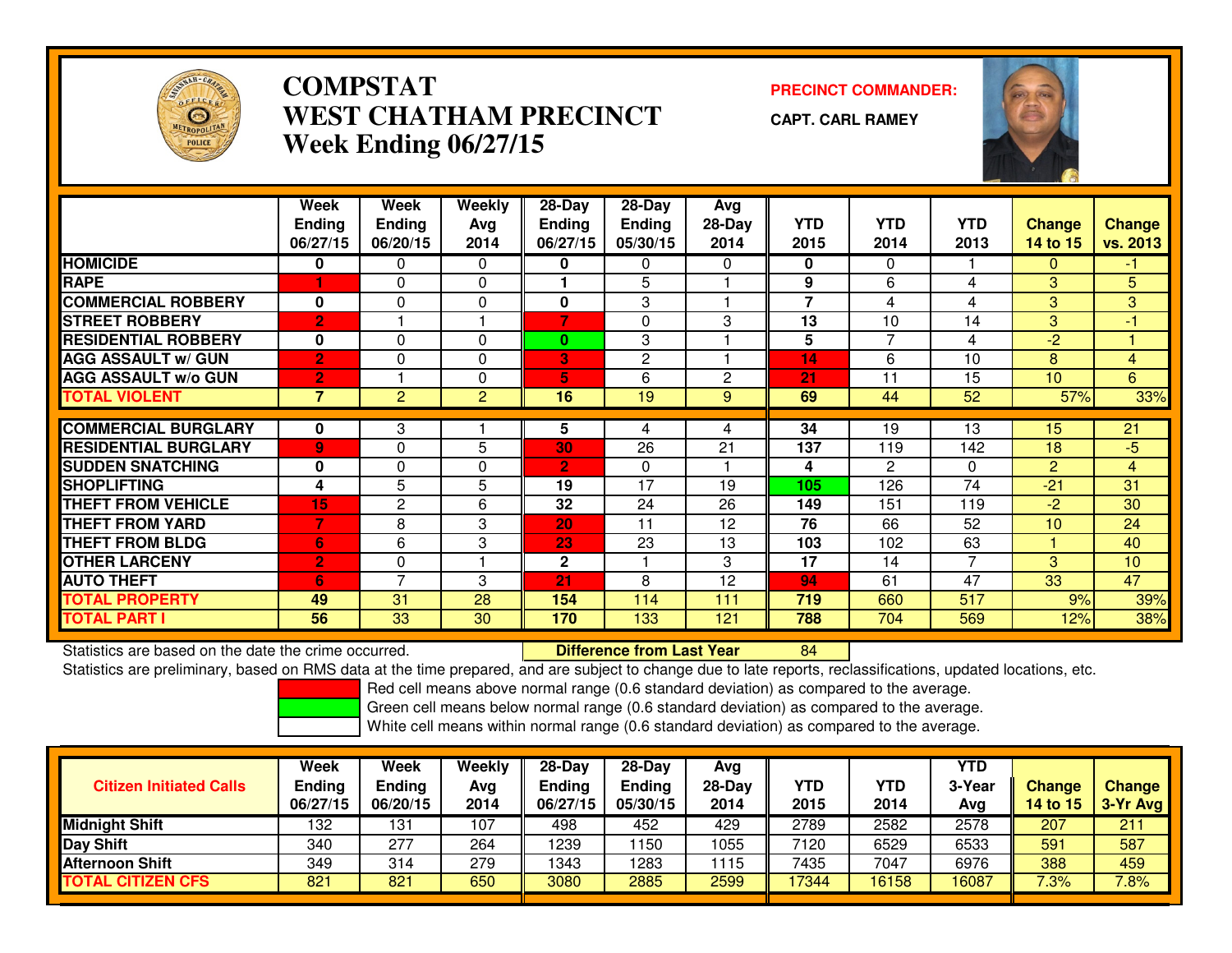

## **COMPSTAT PRECINCT COMMANDER: DOWNTOWN PRECINCTWeek Ending 06/27/15**

**CAPT. Ben Herron**

-13



|                             | Week<br>Ending<br>06/27/15 | Week<br><b>Endina</b><br>06/20/15 | Weekly<br>Avg<br>2014 | 28-Day<br><b>Ending</b><br>06/27/15 | 28-Day<br><b>Ending</b><br>05/30/15 | Avg<br>28-Day<br>2014 | <b>YTD</b><br>2015 | <b>YTD</b><br>2014 | <b>YTD</b><br>2013 | <b>Change</b><br>14 to 15 | Change<br>vs. 2013 |
|-----------------------------|----------------------------|-----------------------------------|-----------------------|-------------------------------------|-------------------------------------|-----------------------|--------------------|--------------------|--------------------|---------------------------|--------------------|
| <b>HOMICIDE</b>             | 0                          | 0                                 | 0                     | 0                                   |                                     |                       | $\mathbf{2}$       | 2                  | 5                  | $\Omega$                  | $-3$               |
| <b>RAPE</b>                 | 0                          | $\Omega$                          | $\Omega$              | $\bf{0}$                            |                                     |                       | $\overline{7}$     | 4                  | 5                  | 3                         | 2                  |
| <b>COMMERCIAL ROBBERY</b>   | 0                          | $\Omega$                          | $\Omega$              | $\bf{0}$                            | 0                                   |                       | 3                  | 4                  | 3                  | -1                        | $\mathbf{0}$       |
| <b>STREET ROBBERY</b>       | 5                          | 4                                 | 2                     | 13                                  | 6                                   | $\overline{ }$        | 50                 | 33                 | 52                 | 17                        | $-2$               |
| <b>RESIDENTIAL ROBBERY</b>  | 0                          | $\Omega$                          | $\Omega$              | $\overline{2}$                      |                                     | $\Omega$              | 6                  |                    | 4                  | 5                         | $\overline{2}$     |
| <b>AGG ASSAULT w/ GUN</b>   | $\mathbf{0}$               | 0                                 |                       | $\bf{0}$                            | 6                                   | 3                     | 20                 | 14                 | 26                 | 6                         | $-6$               |
| <b>AGG ASSAULT w/o GUN</b>  | 3                          | $\Omega$                          |                       | 6                                   | 6                                   | 3                     | 19                 | 21                 | 22                 | $-2$                      | -3                 |
| <b>TOTAL VIOLENT</b>        | 8                          | 4                                 | 4                     | 21                                  | 21                                  | 16                    | 107                | 79                 | 117                | 35%                       | $-9%$              |
| <b>COMMERCIAL BURGLARY</b>  | 0                          | 0                                 |                       | $\bf{0}$                            | 3                                   | 3                     | 10                 | 19                 | 11                 | $-9$                      | -1                 |
| <b>RESIDENTIAL BURGLARY</b> | 5                          |                                   | 3                     | 11                                  | 16                                  | 11                    | 64                 | 55                 | 94                 | 9                         | $-30$              |
| <b>SUDDEN SNATCHING</b>     | $\bf{0}$                   | $\Omega$                          |                       |                                     |                                     | 2                     | 18                 | 14                 | 19                 | 4                         | -1                 |
| <b>SHOPLIFTING</b>          | $\overline{7}$             | 7                                 | 4                     | 19                                  | 20                                  | 18                    | 110                | 118                | 80                 | -8                        | 30                 |
| <b>THEFT FROM VEHICLE</b>   | 13                         | 5                                 | 9                     | 35                                  | 37                                  | 36                    | 185                | 227                | 183                | $-42$                     | 2                  |
| <b>THEFT FROM YARD</b>      | 4                          | $\overline{2}$                    | 5                     | 17                                  | 16                                  | 21                    | 90                 | 106                | 121                | $-16$                     | $-31$              |
| <b>THEFT FROM BLDG</b>      | 3.                         | $\mathbf{2}$                      | 5                     | 16                                  | 19                                  | 21                    | 111                | 126                | 84                 | $-15$                     | 27                 |
| <b>OTHER LARCENY</b>        | $\bf{0}$                   |                                   |                       | 4                                   | 4                                   | 2                     | 10                 | 8                  | 21                 | $\overline{2}$            | $-11$              |
| <b>AUTO THEFT</b>           | 4                          | 7                                 | 3                     | 26                                  | 15                                  | 11                    | 90                 | 56                 | 55                 | 34                        | 35                 |
| TOTAL PROPERTY              | 36                         | 25                                | 31                    | 126                                 | 131                                 | 125                   | 688                | 729                | 668                | $-6%$                     | 3%                 |
| <b>TOTAL PART I</b>         | 44                         | 29                                | 35                    | 147                                 | 152                                 | 141                   | 795                | 808                | 785                | $-2%$                     | 1%                 |

Statistics are based on the date the crime occurred. **Difference from Last Year** 

Statistics are preliminary, based on RMS data at the time prepared, and are subject to change due to late reports, reclassifications, updated locations, etc.

Red cell means above normal range (0.6 standard deviation) as compared to the average.

Green cell means below normal range (0.6 standard deviation) as compared to the average.

| <b>Citizen Initiated Calls</b> | Week<br><b>Ending</b><br>06/27/15 | Week<br><b>Ending</b><br>06/20/15 | Weekly<br>Ava<br>2014 | $28-Dav$<br><b>Ending</b><br>06/27/15 | $28-Dav$<br><b>Ending</b><br>05/30/15 | Avg<br>$28-Day$<br>2014 | YTD<br>2015 | <b>YTD</b><br>2014 | YTD<br>3-Year<br>Avg | <b>Change</b><br>14 to 15 | <b>Change</b><br>3-Yr Avg |
|--------------------------------|-----------------------------------|-----------------------------------|-----------------------|---------------------------------------|---------------------------------------|-------------------------|-------------|--------------------|----------------------|---------------------------|---------------------------|
| <b>Midnight Shift</b>          | 127                               | 147                               | 114                   | 546                                   | 461                                   | 457                     | 2996        | 2900               | 2885                 | 96                        | 111                       |
| Day Shift                      | 259                               | 245                               | 223                   | 1026                                  | 965                                   | 891                     | 5996        | 5485               | 5571                 | 511                       | 425                       |
| Afternoon Shift                | 225                               | 277                               | 244                   | 1021                                  | 085                                   | 976                     | 6402        | 6018               | 6051                 | 384                       | 351                       |
| <b>TOTAL CITIZEN CFS</b>       | 611                               | 669                               | 581                   | 2593                                  | 2511                                  | 2324                    | 15394       | 14403              | 14507                | 6.9%                      | 6.1%                      |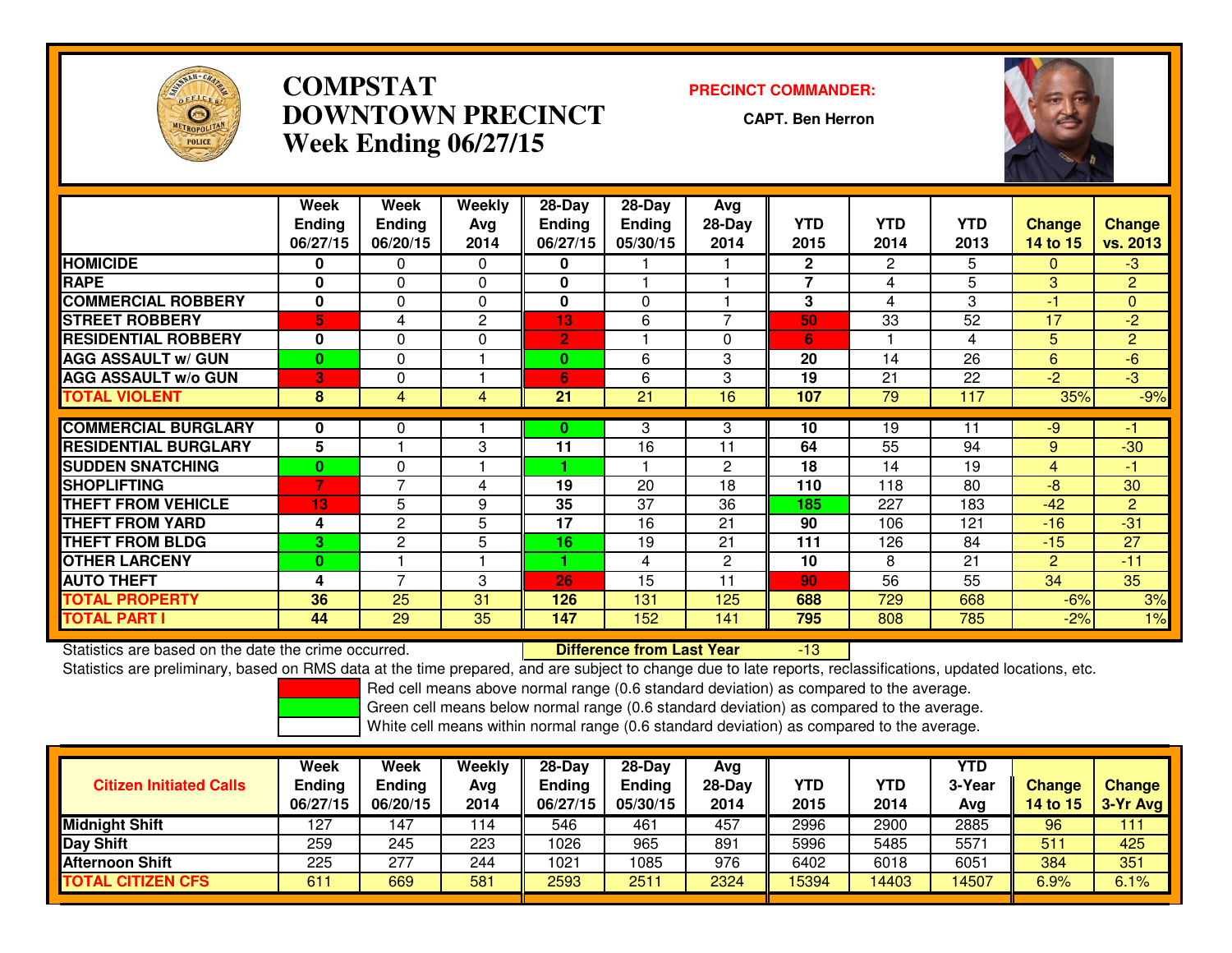

# **COMPSTATCENTRAL PRECINCT Week Ending 06/27/15**

**PRECINCT COMMANDER:**



|                             | Week<br><b>Ending</b> | Week<br><b>Ending</b> | <b>Weekly</b><br>Ava | $28-Day$<br><b>Ending</b> | $28$ -Day<br><b>Ending</b> | Avg<br>28-Day  | <b>YTD</b> | <b>YTD</b> | <b>YTD</b> | <b>Change</b>  | <b>Change</b>  |
|-----------------------------|-----------------------|-----------------------|----------------------|---------------------------|----------------------------|----------------|------------|------------|------------|----------------|----------------|
|                             | 06/27/15              | 06/20/15              | 2014                 | 06/27/15                  | 05/30/15                   | 2014           | 2015       | 2014       | 2013       | 14 to 15       | vs. 2013       |
| <b>HOMICIDE</b>             | 0                     |                       | $\Omega$             | $\overline{2}$            |                            |                | 8          | 9          | 3          | $-1$           | 5 <sup>5</sup> |
| <b>RAPE</b>                 | $\bf{0}$              | $\Omega$              | $\Omega$             | $\mathbf{0}$              |                            |                | 5          | 9          | 3          | $-4$           | $\overline{2}$ |
| <b>COMMERCIAL ROBBERY</b>   | $\bf{0}$              | $\Omega$              | $\Omega$             | 0                         |                            |                | 3          | 8          | 7          | $-5$           | $-4$           |
| <b>STREET ROBBERY</b>       | $\mathbf{0}$          |                       | $\overline{2}$       | 4                         | 10                         | 8              | 40         | 54         | 29         | $-14$          | 11             |
| <b>RESIDENTIAL ROBBERY</b>  | $\overline{2}$        |                       | $\Omega$             | 4                         | $\Omega$                   | $\Omega$       | 6          |            | 4          | 5              | $\overline{2}$ |
| <b>AGG ASSAULT w/ GUN</b>   | $\overline{2}$        | 4                     | $\overline{2}$       | 11                        | 6                          | 6              | 47         | 33         | 30         | 14             | 17             |
| <b>AGG ASSAULT w/o GUN</b>  | $\bf{0}$              | 3                     |                      | 6                         | 4                          | 3              | 22         | 20         | 29         | $\overline{2}$ | $-7$           |
| <b>TOTAL VIOLENT</b>        | 4                     | 10                    | 5                    | 27                        | 23                         | 21             | 131        | 134        | 105        | $-2%$          | 25%            |
| <b>COMMERCIAL BURGLARY</b>  | 0                     | 3                     |                      | 6                         | 9                          | 4              | 40         | 20         | 45         | 20             | $-5$           |
| <b>RESIDENTIAL BURGLARY</b> | 19                    | 18                    | 9                    | 61                        | $\overline{57}$            | 34             | 222        | 211        | 241        | 11             | $-19$          |
| <b>SUDDEN SNATCHING</b>     | 0                     |                       | $\Omega$             |                           | $\Omega$                   |                | 6          | 5          | 6          |                | $\mathbf{0}$   |
| <b>SHOPLIFTING</b>          | 3                     | 3                     | $\overline{2}$       | 8                         | 8                          | 8              | 46         | 51         | 50         | $-5$           | $-4$           |
| <b>THEFT FROM VEHICLE</b>   | 23                    | 27                    | 9                    | 83                        | 59                         | 36             | 301        | 212        | 211        | 89             | 90             |
| <b>THEFT FROM YARD</b>      | 3                     | 5                     | 5                    | 17                        | 23                         | 20             | 96         | 108        | 96         | $-12$          | $\Omega$       |
| <b>THEFT FROM BLDG</b>      | 3                     | 4                     | 4                    | 15                        | 15                         | 18             | 94         | 108        | 105        | $-14$          | $-11$          |
| <b>OTHER LARCENY</b>        | $\bf{0}$              |                       |                      | $\mathbf{2}$              |                            | $\overline{c}$ | 20         | 5          | 11         | 15             | 9              |
| <b>AUTO THEFT</b>           | 10                    | 8                     | 4                    | 39                        | 19                         | 17             | 137        | 117        | 85         | 20             | 52             |
| TOTAL PROPERTY              | 61                    | 70                    | 35                   | 232                       | 191                        | 141            | 962        | 837        | 850        | 15%            | 13%            |
| <b>TOTAL PART I</b>         | 65                    | 80                    | 40                   | 259                       | 214                        | 162            | 1093       | 971        | 955        | 13%            | 14%            |

Statistics are based on the date the crime occurred. **Difference from Last Year** 

Statistics are based on the date the crime occurred.<br>Statistics are preliminary, based on RMS data at the time prepared, and are subject to change due to late reports, reclassifications, updated locations, etc.

Red cell means above normal range (0.6 standard deviation) as compared to the average.

Green cell means below normal range (0.6 standard deviation) as compared to the average.

| <b>Citizen Initiated Calls</b> | Week<br><b>Ending</b><br>06/27/15 | Week<br><b>Ending</b><br>06/20/15 | Weekly<br>Avg<br>2014 | 28-Day<br><b>Ending</b><br>06/27/15 | $28-Day$<br><b>Ending</b><br>05/30/15 | Ava<br>$28-Day$<br>2014 | <b>YTD</b><br>2015 | YTD<br>2014 | YTD<br>3-Year<br>Avg | <b>Change</b><br>14 to 15 | <b>Change</b><br>3-Yr Avg |
|--------------------------------|-----------------------------------|-----------------------------------|-----------------------|-------------------------------------|---------------------------------------|-------------------------|--------------------|-------------|----------------------|---------------------------|---------------------------|
| Midnight Shift                 | 143                               | 144                               | 116                   | 620                                 | 539                                   | 463                     | 3243               | 2808        | 2899                 | 435                       | 344                       |
| Day Shift                      | 309                               | 314                               | 268                   | 1211                                | 153                                   | 1074                    | 6948               | 6748        | 6381                 | 200                       | 567                       |
| Afternoon Shift                | 332                               | 308                               | 274                   | 1274                                | 296                                   | 1098                    | 7475               | 6808        | 6995                 | 667                       | 480                       |
| <b>TOTAL CITIZEN CFS</b>       | 784                               | 766                               | 659                   | 3105                                | 2988                                  | 2635                    | 17666              | 6364        | 16275                | 8.0%                      | 8.5%                      |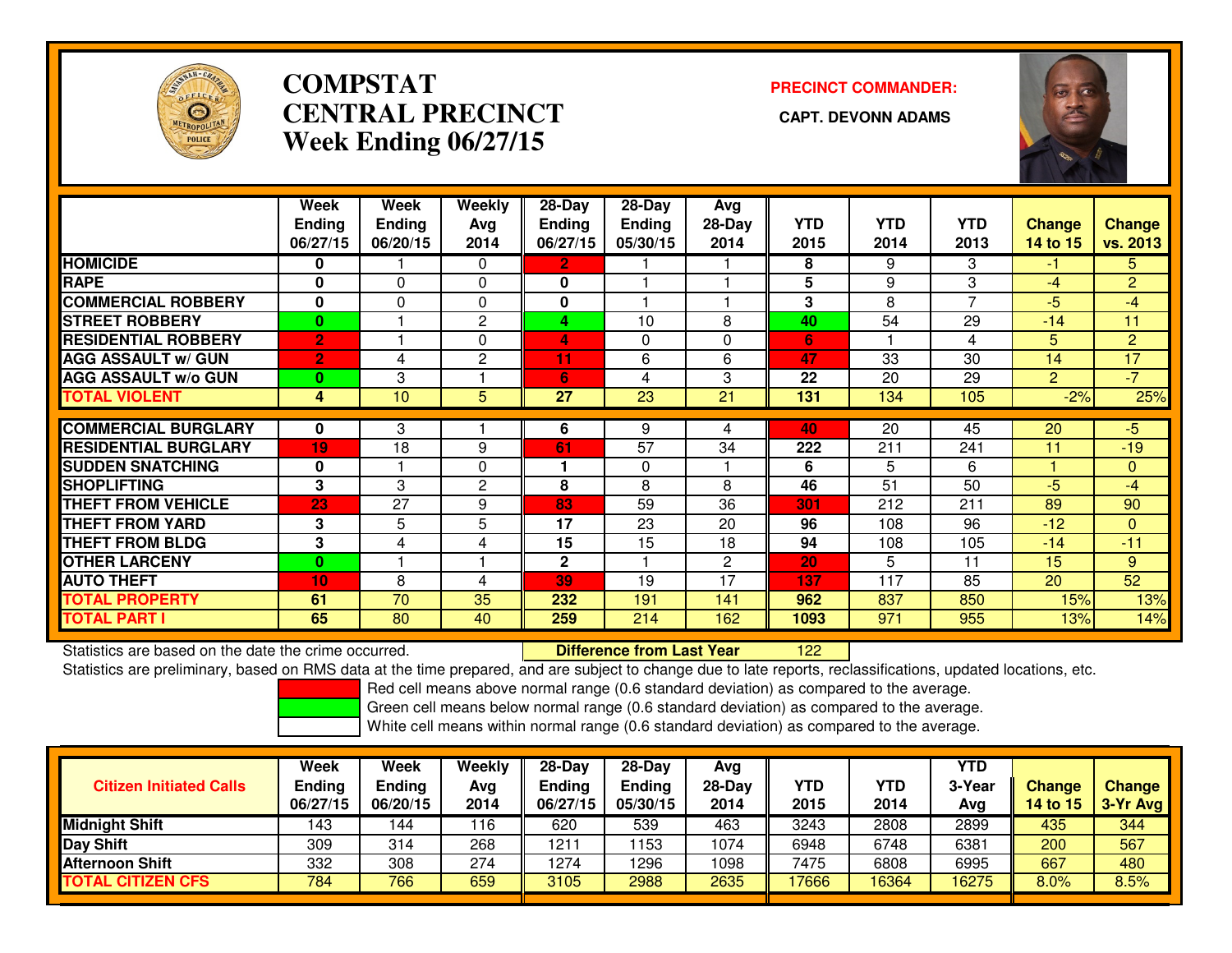

## **COMPSTAT PRECINCT COMMANDER: SOUTHSIDE PRECINCT CAPT. TERRY SHOOPWeek Ending 06/27/15**



|                             | Week<br><b>Ending</b><br>06/27/15 | <b>Week</b><br><b>Ending</b><br>06/20/15 | Weekly<br>Avg<br>2014 | $28-Day$<br>Ending<br>06/27/15 | $28 - Day$<br><b>Ending</b><br>05/30/15 | Avg<br>$28-Day$<br>2014 | <b>YTD</b><br>2015 | <b>YTD</b><br>2014 | <b>YTD</b><br>2013 | <b>Change</b><br><b>14 to 15</b> | <b>Change</b><br>vs. 2013 |
|-----------------------------|-----------------------------------|------------------------------------------|-----------------------|--------------------------------|-----------------------------------------|-------------------------|--------------------|--------------------|--------------------|----------------------------------|---------------------------|
| <b>HOMICIDE</b>             | 0                                 | 0                                        | 0                     |                                | 0                                       | 0                       | 2                  |                    | 2                  |                                  | 0                         |
| <b>RAPE</b>                 | $\bf{0}$                          | $\Omega$                                 | $\Omega$              | 0                              |                                         |                         | 5                  | 2                  | 2                  | 3                                | 3                         |
| <b>COMMERCIAL ROBBERY</b>   | $\mathbf{0}$                      | $\Omega$                                 |                       | $\mathbf{0}$                   | $\Omega$                                | 3                       | 5                  | 9                  | 9                  | $-4$                             | $-4$                      |
| <b>STREET ROBBERY</b>       | $\overline{2}$                    | $\Omega$                                 |                       | 4                              | 6                                       | 4                       | 22                 | 25                 | 13                 | $-3$                             | 9                         |
| <b>RESIDENTIAL ROBBERY</b>  | $\bf{0}$                          | 0                                        | 0                     | 4                              | $\Omega$                                |                         | 9                  | 5                  | $\overline{2}$     | 4                                | $\overline{7}$            |
| <b>AGG ASSAULT w/ GUN</b>   | 4                                 |                                          | $\Omega$              | 5                              | 3                                       |                         | 12                 | 5                  | 9                  | $\overline{\phantom{a}}$         | $\mathbf{3}$              |
| <b>AGG ASSAULT w/o GUN</b>  | $\bf{0}$                          | $\Omega$                                 | $\Omega$              | 0                              | 4                                       | 2                       | 12                 | 8                  | 18                 | 4                                | $-6$                      |
| <b>TOTAL VIOLENT</b>        | 3                                 |                                          | 3                     | 14                             | 14                                      | 11                      | 67                 | 55                 | 55                 | 22%                              | 22%                       |
|                             |                                   |                                          |                       |                                |                                         |                         |                    |                    |                    |                                  |                           |
| <b>COMMERCIAL BURGLARY</b>  |                                   |                                          |                       | 4                              | 3                                       | 3                       | 24                 | 20                 | 31                 | 4                                | $-7$                      |
| <b>RESIDENTIAL BURGLARY</b> | 13                                | 5                                        | 5                     | 30                             | 31                                      | 18                      | 150                | 115                | 185                | 35                               | $-35$                     |
| <b>SUDDEN SNATCHING</b>     | $\bf{0}$                          |                                          | $\Omega$              |                                | 2                                       |                         | 9                  | 7                  | 6                  | $\overline{2}$                   | 3                         |
| <b>SHOPLIFTING</b>          | 18                                | 10                                       | 13                    | 56                             | 58                                      | 51                      | 352                | 338                | 316                | 14                               | 36                        |
| <b>THEFT FROM VEHICLE</b>   | 5                                 | 10                                       | $\overline{7}$        | 29                             | 36                                      | 27                      | 166                | 141                | 208                | 25                               | $-42$                     |
| <b>THEFT FROM YARD</b>      | 4                                 | 4                                        | $\mathbf{2}$          | 14                             | 12                                      | 9                       | 66                 | 59                 | 51                 | $\overline{\phantom{a}}$         | 15                        |
| <b>THEFT FROM BLDG</b>      | 10                                | 5                                        | 4                     | 24                             | 25                                      | 17                      | 122                | 93                 | 122                | 29                               | $\Omega$                  |
| <b>OTHER LARCENY</b>        | 0                                 | $\mathbf 0$                              |                       | 0                              | 2                                       | 2                       | 11                 | 14                 | 23                 | $-3$                             | $-12$                     |
| <b>AUTO THEFT</b>           | 5                                 | 4                                        | $\overline{2}$        | 17                             | 13                                      | 8                       | 92                 | 45                 | 68                 | 47                               | 24                        |
| <b>TOTAL PROPERTY</b>       | 56                                | 40                                       | 34                    | 175                            | 182                                     | 136                     | 992                | 832                | 1010               | 19%                              | $-2%$                     |
| <b>TOTAL PART I</b>         | 59                                | 41                                       | 37                    | 189                            | 196                                     | 148                     | 1059               | 887                | 1065               | 19%                              | $-1%$                     |

Statistics are based on the date the crime occurred. **Difference from Last Year** 

<sup>172</sup>

Statistics are preliminary, based on RMS data at the time prepared, and are subject to change due to late reports, reclassifications, updated locations, etc.

Red cell means above normal range (0.6 standard deviation) as compared to the average.

Green cell means below normal range (0.6 standard deviation) as compared to the average.

| <b>Citizen Initiated Calls</b> | Week<br><b>Ending</b><br>06/27/15 | <b>Week</b><br>Ending<br>06/20/15 | Weekly<br>Avg<br>2014 | $28-Day$<br>Ending<br>06/27/15 | $28$ -Dav<br><b>Ending</b><br>05/30/15 | Ava<br>$28-Day$<br>2014 | YTD<br>2015 | YTD<br>2014 | YTD<br>3-Year<br>Avg | <b>Change</b><br>14 to 15 | <b>Change</b><br>3-Yr Avg |
|--------------------------------|-----------------------------------|-----------------------------------|-----------------------|--------------------------------|----------------------------------------|-------------------------|-------------|-------------|----------------------|---------------------------|---------------------------|
| <b>Midnight Shift</b>          | 124                               | 121                               | 91                    | 492                            | 404                                    | 363                     | 2603        | 2220        | 2294                 | 383                       | 309                       |
| Day Shift                      | 286                               | 280                               | 259                   | 1125                           | 1107                                   | 1038                    | 6948        | 6406        | 6381                 | 542                       | 567                       |
| <b>Afternoon Shift</b>         | 278                               | 244                               | 259                   | 1088                           | 1141                                   | 1034                    | 6755        | 6290        | 6327                 | 465                       | 428                       |
| <b>TOTAL CITIZEN CFS</b>       | 688                               | 645                               | 609                   | 2705                           | 2652                                   | 2435                    | 16306       | 14916       | 15001                | 9.3%                      | 8.7%                      |